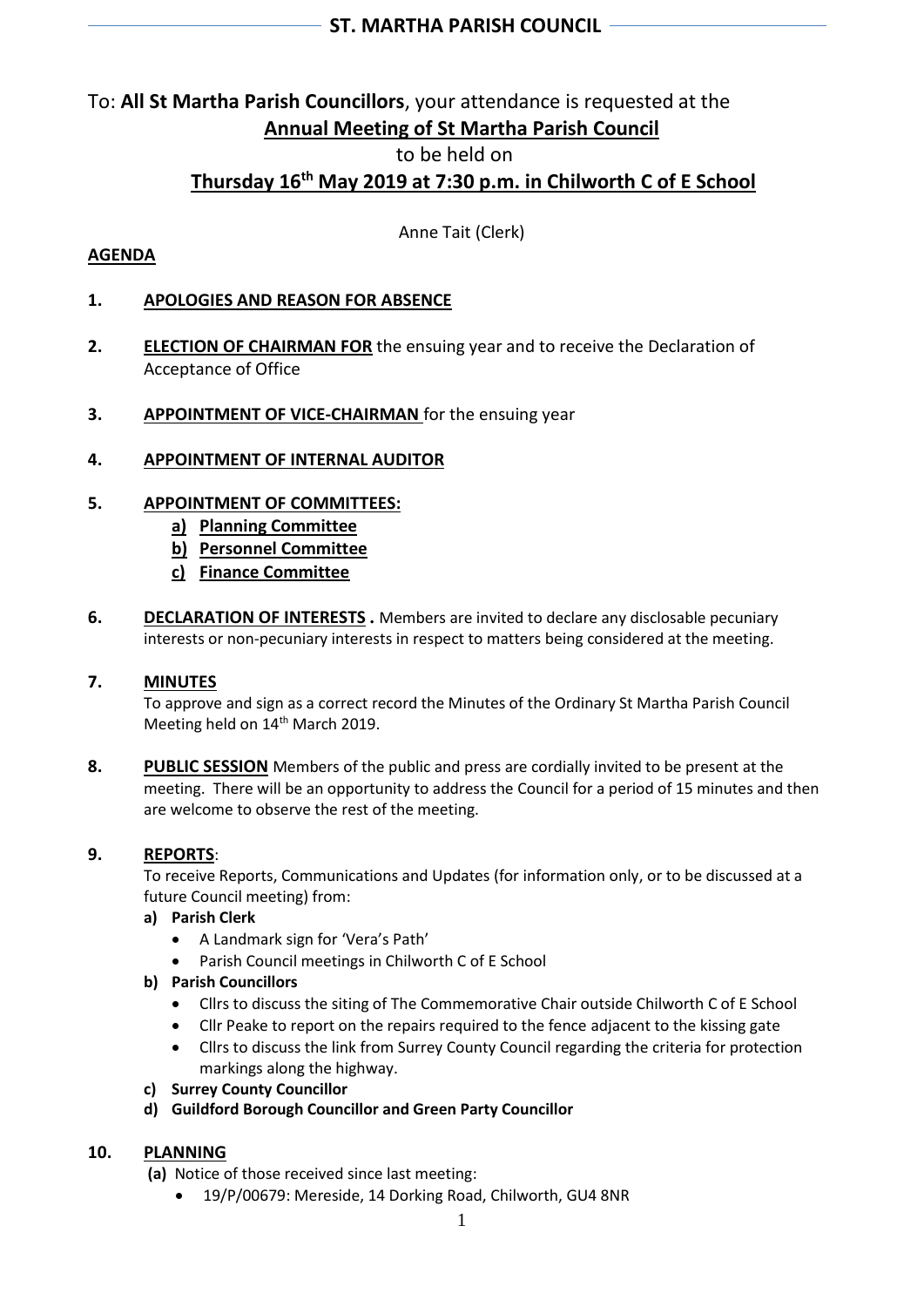- 19/P/00766: Heathfield House, Lockner Holt, Chilworth, GU4 8RG
- **(b)** Outcome from Guildford Borough Council of those previously reported:
	- 19/P/00375 Sunne Dene, 27 Roseacre Gdns, Chilworth, GU4 8RQ. GBC APPROVED

## **11. DATES FOR PARISH COUNCIL MEETINGS DURING 2019/20**

- a) Cllrs to set dates up to and including the Annual Parish Meeting in May 2020.
- b) Cllrs to agree authors of the Chilworth Magazine
- c) Cllrs to agree attendance at the Shalford PC meetings from June 2019

#### **12. GDPR**

a) Cllrs to discuss and AGREE The Contract of Service proposal from GBC regarding using the services of GBC as a DPO.

## **13. PARISH COUNCIL WEBSITE**

a) New Regulation re Accessibility and the offer from GBC.

## **14. THE GUNPOWDER MILLS SITE**

- Report from Cllrs Brown and Peake re the site visit with the Environment Agency on 10/04/19
- Cllrs to discuss the Heritage Open Day arrangements
- Date of next meeting of the Friends of the Gunpowder Mills and clarification of roles

## **15. CORRESPONDENCE**

Councillors to receive any correspondence received since this Agenda was published.

## **16. HIGHWAYS**

To bring any highways or other matters to the attention of Surrey County Council and Guildford Borough Council.

## **17. FINANCIAL MATTERS**

(a) Cllrs to approve and sign the schedule of cheques

- (b) Cllrs to sign the bank reconciliation for April 2019
- (c) Cllrs to approve the St Martha Annual Accounts for year ended 31/03/19

(d) Cllrs to approve Section 1 of the Annual Governance and Accountability Return (AGAR) 2019/20. The Chairman to sign.

(e) Cllrs to approve Section 2 - the Accounting Statements of the AGAR 2019/20 The Chairman to sign.

(f) Cllrs to agree to submitting a Certificate of Exemption for a smaller authority where the gross income or gross annual expenditure does not exceed £25,000. The Chairman to sign.

(g) Cllrs to submit their Register of Interest Form.

(h) Cllrs to discuss adding an additional signatory to the NatWest current account.

## **18. ITEMS FOR THE NEXT MEETING**

To receive requests for items for discussion at the next meeting

## **19. DATE OF NEXT COUNCIL MEETING**

## **EXCLUSION OF PRESS AND PUBLIC**

EXCLUSION OF PRESS AND PUBLIC it was RESOLVED that in accordance with Section 1(2) of the Public Bodies (Admission to Meetings) Act 1960, the Public be excluded from the items listed under Confidential business of the Agenda.